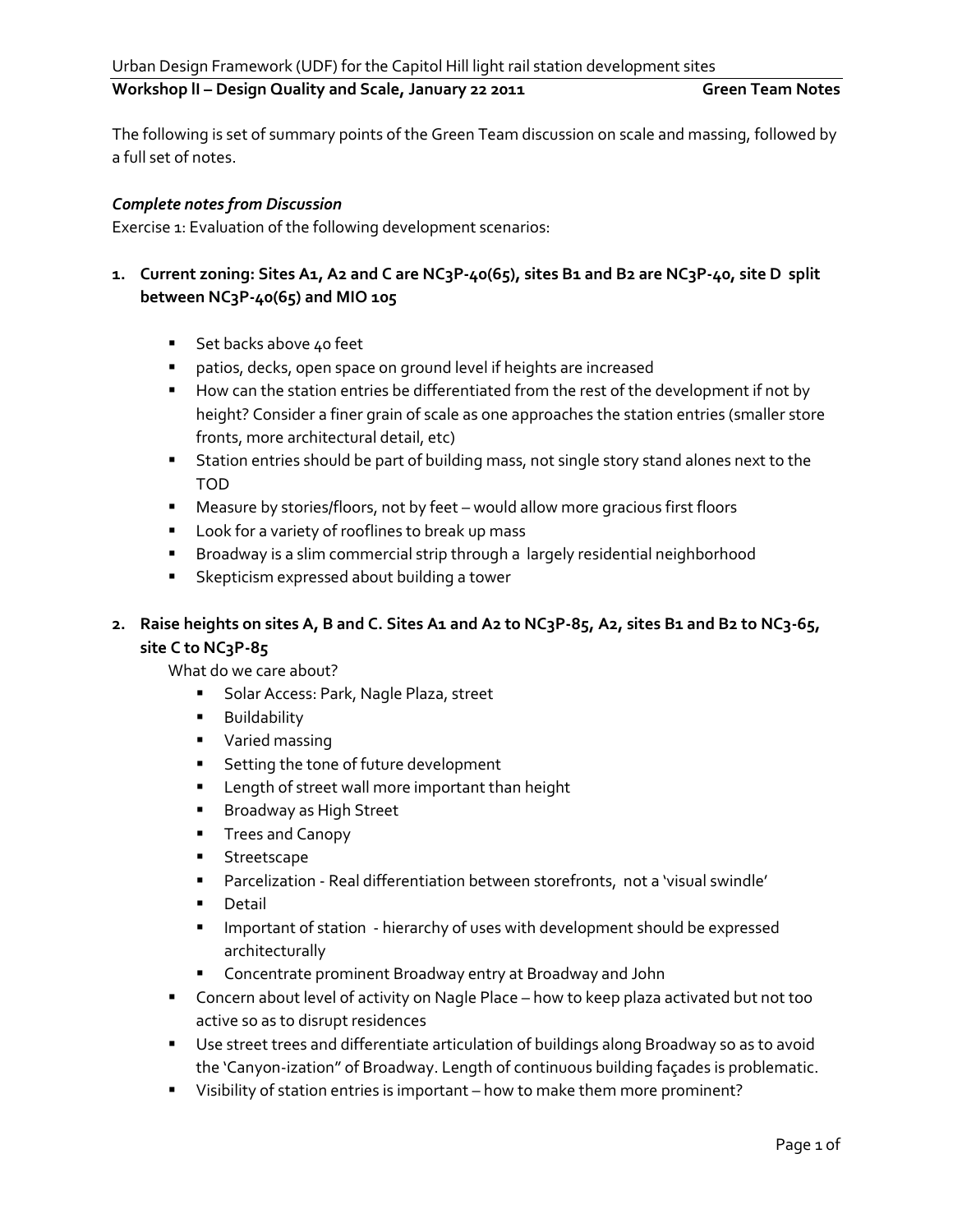# Workshop II - Design Quality and Scale, January 22 2011 **Green Team Notes**

- **IFM** In any upzone scenario, Parcel C needs to be sensitive o proximity to the Park.
- **Consider pulling the mass on site B2 back from the Park's edge.**
- **EXP** Create a system and hierarchy of open spaces from the more intimate scale, to the Park. Don't forget the in between spaces.
- **Consider a removable translucent panel over a part or all of the station plaza to make it** more usable in inclement weather.
- **Consider breaking up the mass of the A/B block by having different height limits within the** block
- **Height is ok on smaller parcels, on larger parcels it s worrisome from a perspective of bulk** and potential loss of finer grain design of development.
- **T** You can't make a 4 story building pencil (non-profit developer perspective)
- **3. Move heights and mass around the sites. A1 to NC3P-125, A2 to NC3P-85, B1 to NC3P-65, B2 with 3 story cap, site C to NC3P-85.**
	- B2 at a lower height makes sense to house a community center on the ground floor.
	- **Consider a 3 story community cultural space on the first three floors of B2 with a hostel** above.
	- How economically feasible is a lower height on site B2?
	- **Pull additional height on A2 back away from E Denny and Park.**
	- **Lower height on A2 instead of higher height on B2.**
	- B2 is the most desirable sire for residential uses.
	- **A1 at a higher height helps 'mark'/make more prominent the station entry at Broadway and** John.
	- Is NC240 along 10<sup>th</sup> Avenue appropriate? Should the ground level use be residential or commercial?
	- Townhomes along 10<sup>th</sup> on site B1 make sense create a strong connection at the street level with apartments above the townhomes, articulate the individual townhomes on  $10^{th}$ so as to create/reinforce a strong residential character along 10 $^{\sf th}$ .
	- **IS 85 feet high enough on site C given it is across Broadway from site D which under current** zoning sits half on a MIO 105 foot zone?
	- Pedestrian movement from corner to Broadway and John to Park is awkward could there be a visual and physical connection from Broadway and John through plaza to park?
- **4. Sites A2 and C remain at existing zoning – NC3P-40(65). Site B2 is limited to 3 stories. Height limits are raised on sites Site B1 and A1. B1 to NC3P-65, A1 to NC3P-160' with a maximum tower floor plate.**

# *Insufficient time to discuss this option in any depth*

**Tower is on A1 is ok, helps mark the station entry, but should not set a precedent for other** towers along Broadway.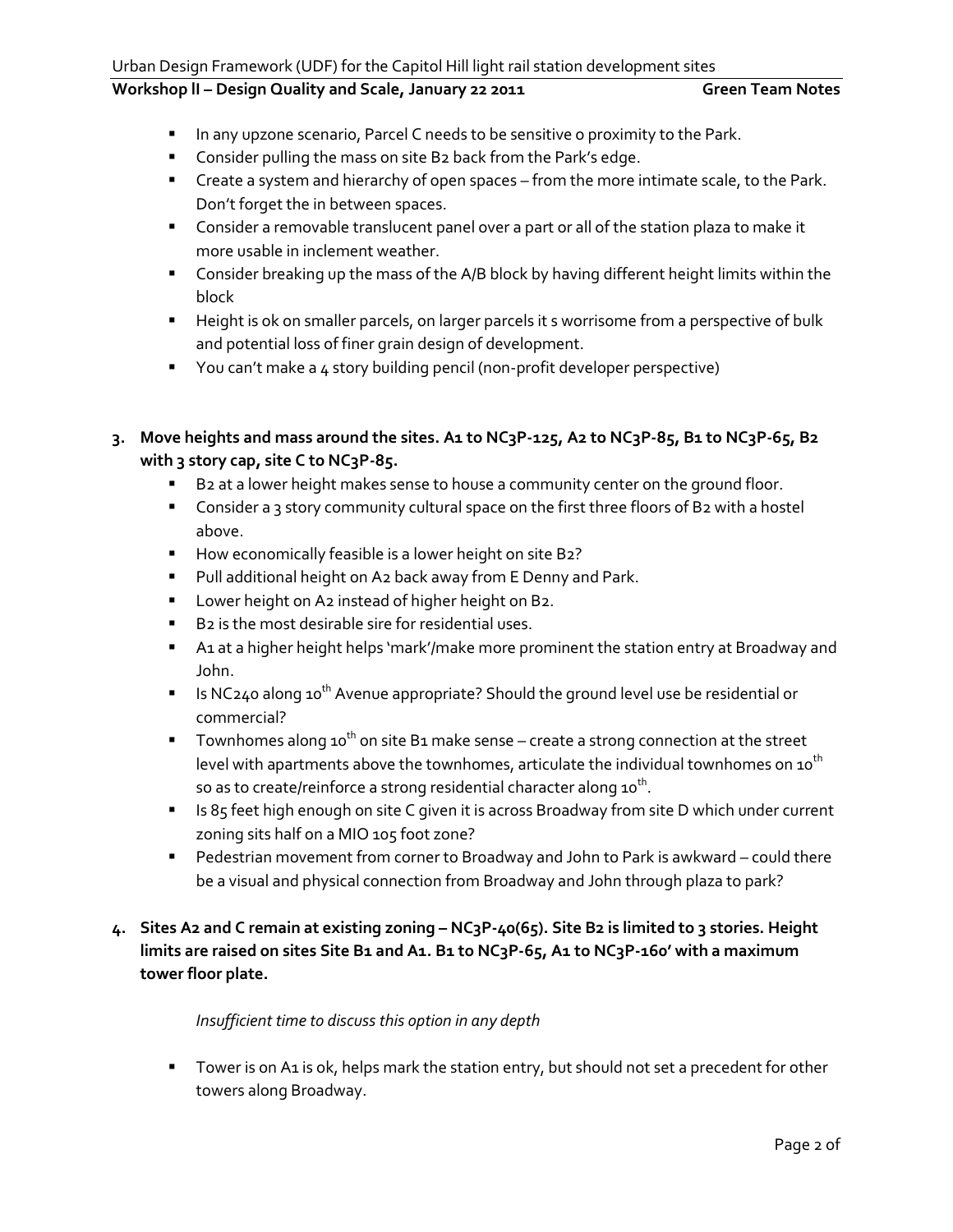### Workshop II - Design Quality and Scale, January 22 2011 **Green Team Notes**

Exercise 2: Evaluation and design of options: Streetscape, Public Realm and Design Quality

# **Complete notes of Discussion**

*Related to building facades and design*

- **Extend the building facades that face the station plaza with awnings or other types of** convertible coverings
- Create a comfortable and inviting pedestrian passageway/promenade along the west facade of sites B1 and B2 from John to E Denny- consider a continuous generous awning that distinguishes the pedestrian environment from the vehicular access off John
- Maximize live/work uses along Nagle Place and station plaza
- Green space on west side of B sites facing station plaza does not make sense better to have stoops on east side of B sites – an alternative would be to shift B sites west to provide more of a setback from  $10^{th}$  on the east side of the B sites.
- The east façade of site C is not the back of the building it is a backdrop for the station entry and will be a significant visual element viewed from the Park.
- **Semitransparent facades at the ground level facing the plaza will be important to activate the** plaza.
- Remember that site A 2 has 4 distinct facades, meeting the ground level in 4 different, but related environments.
- **Don't worry about the setbacks and modulation, worry about the activities.**
- **Look for ways to connect the indoor and outdoor activities.**
- Bring design elements of facades at ground level around the corner into the mid block passageways.
- Small storefronts of complementary design facing E Denny make sense to help create a pedestrian environment along the Festival Street.

# *Related to the pedestrian environment and streetscapes*

- Green street design elements along E Denny and  $10^{th}$  are desirable as an 'invitation" to the park and plaza
- **Consider atriums for the passages between sites A1 and A2, and B1 and B2 instead of alleys**
- **Translucent awnings both break down the space of the buildings but also provide overhead** weather protection
- **If Nagle Place were to curve to the east at E Denny (roadway redesign) there is concern that** traffic would go faster as opposed to slower.
- **Consider a roof over the passageway from Broadway to the plaza**
- **EXP** Consider moving the passageway between Broadway and the plaza to inside the ground floor of site A1
- **IF In any case, don't create a passageway that gets closed (like the Jewel at the N end of** Broadway)
- **Consider a minimum closing time of 11 pm for ground floor uses facing the plaza but what** about the residential units above?